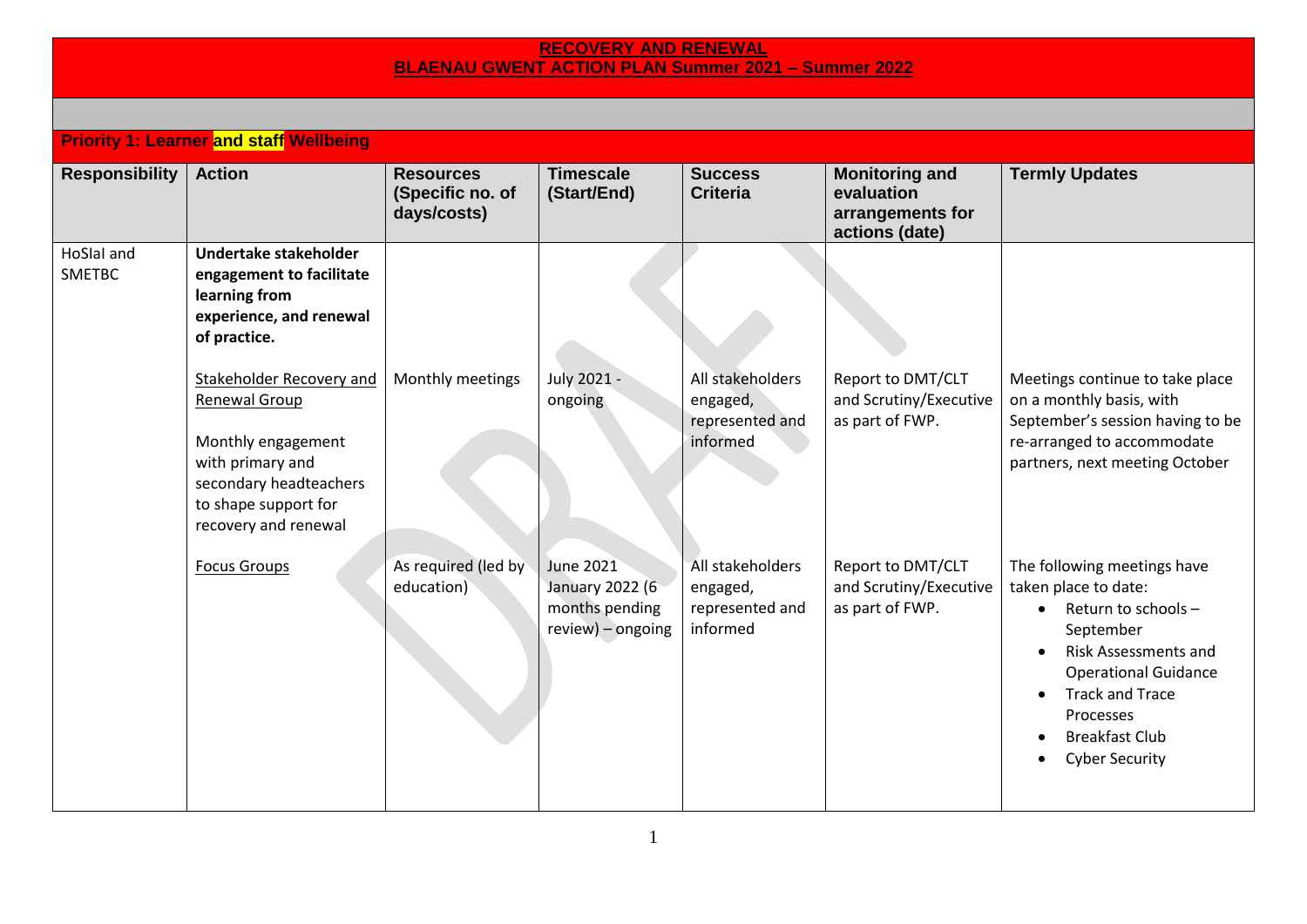|                             | <b>Headteacher Working</b><br><b>Groups</b><br>A headteacher working<br>group inclusive of<br>primary, special,<br>secondary and all through<br>settings (from January<br>2022), to look at 3 key<br>strands of work.<br><b>ALN</b> reform<br>Curriculum reform<br>$\bullet$<br>Renewal<br>$\bullet$ | Fortnightly<br>meetings. Each<br>school will be given<br>£2,500 to support<br>with any cover<br>arrangements or<br>other potential<br>costs associated<br>with engagement | January 2022 for<br>two terms initially | <b>Blaenau Gwent</b><br>approach to these<br>key areas of<br><mark>work,</mark><br>accompanied by a<br>development<br>plan and reported<br>via the Council's<br>political<br>processes. | <b>Report to DMT/CLT</b><br>and Scrutiny/Executive                                    | <b>Recruitment and selection of</b><br>school representatives has taken<br>place                                                                                                                           |
|-----------------------------|------------------------------------------------------------------------------------------------------------------------------------------------------------------------------------------------------------------------------------------------------------------------------------------------------|---------------------------------------------------------------------------------------------------------------------------------------------------------------------------|-----------------------------------------|-----------------------------------------------------------------------------------------------------------------------------------------------------------------------------------------|---------------------------------------------------------------------------------------|------------------------------------------------------------------------------------------------------------------------------------------------------------------------------------------------------------|
| HoSlal                      | Whole school wellbeing<br>and mental health<br>support<br>Evaluate current<br>provision within Inclusion<br>team to support school's<br>wellbeing and mental<br>health. Exploration of<br>different support<br>strategies to provide a BG<br>model e.g. Trauma<br><b>Informed Schools</b>            | Meetings with all<br>relevant<br>stakeholders                                                                                                                             | October - ongoing                       | Schools have<br>provision in place<br>to support<br>learner's<br>wellbeing                                                                                                              | Report to DMT/CLT<br>and Scrutiny/Executive                                           | Next meeting with Caroline<br>Friend re: TIS in September                                                                                                                                                  |
| HoSlal and<br><b>SMETBC</b> | Further develop<br>partnership working and<br>re-establish pre-Covid<br>referral systems and<br>interventions<br>e.g. healthy schools, Post-<br>16 partnership, youth                                                                                                                                | Attendance at<br>relevant meetings                                                                                                                                        | July 2021 -<br>onwards                  | Partnership<br>working<br>developed to<br>support pupil<br>wellbeing across<br>all educational                                                                                          | Report to DMT/CLT<br>and<br>Scrutiny/Executive.<br>Share good practice<br>across EAS. | Joint planning with healthy<br>schools to provide training for<br>schools on respect and tolerance<br>Work has been undertaken with<br>the Policy and Partnerships team<br>to undertake an Equality Action |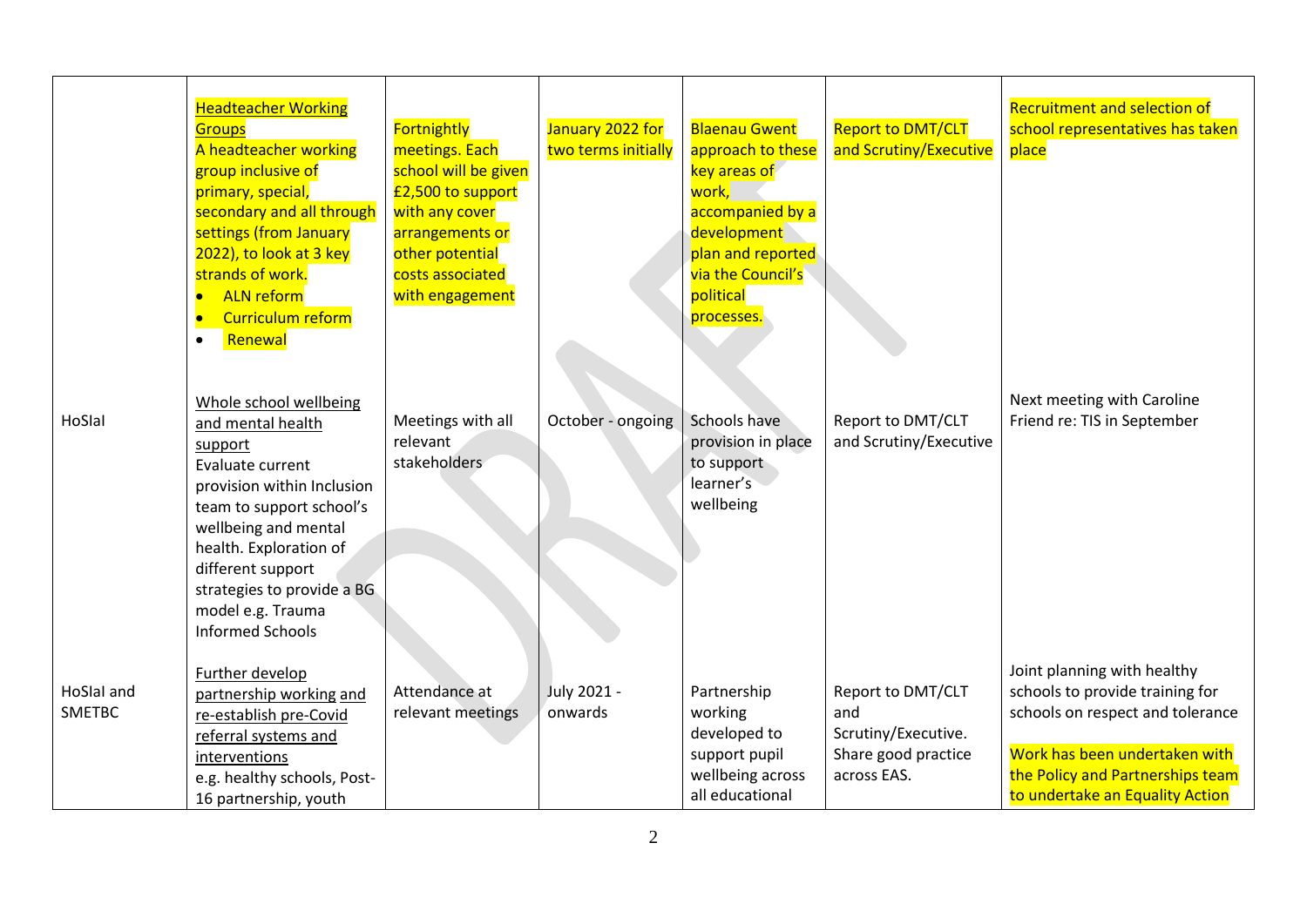|                       | service, education<br>transformation, social<br>services                                  |                                                                                                                             |                                 | settings. Develop<br>cross partnership<br><b>BG</b> agreed ways<br>of working                      |                                                                                                                                                                                                                      | Plan review on a school by school<br>basis                                                                                                                                                                                                                  |
|-----------------------|-------------------------------------------------------------------------------------------|-----------------------------------------------------------------------------------------------------------------------------|---------------------------------|----------------------------------------------------------------------------------------------------|----------------------------------------------------------------------------------------------------------------------------------------------------------------------------------------------------------------------|-------------------------------------------------------------------------------------------------------------------------------------------------------------------------------------------------------------------------------------------------------------|
|                       | <b>Priority 2: Vulnerable Learners</b>                                                    |                                                                                                                             |                                 |                                                                                                    |                                                                                                                                                                                                                      |                                                                                                                                                                                                                                                             |
| <b>Responsibility</b> | <b>Action</b>                                                                             | <b>Resources (Specific</b><br>no. of days/costs)                                                                            | <b>Timescale</b><br>(Start/End) | <b>Success Criteria</b>                                                                            | <b>Monitoring and</b><br>evaluation<br>arrangements for<br>actions (date)                                                                                                                                            | <b>Termly Updates</b>                                                                                                                                                                                                                                       |
| <b>SMETBC</b>         | Digitally disadvantaged<br>learners continue to<br>access devices/MI-FI                   | Licensing and<br>revenue costs<br>funded by WG and<br>LA. Going forward,<br>these costs will be<br>addressed via<br>schools | Ongoing                         | All digitally<br>disadvantaged<br>learners in BG<br>have access to<br>devices/MI-FI as<br>required | Weekly monitoring is<br>in place coordinated<br>by Education, in<br>partnership with SRS<br>and schools. An<br>evaluation and review<br>is currently underway,<br>to inform plans and<br>provision going<br>forward. | All schools have sufficient devices<br>to facilitate the provision.<br>1,359 devices and 161 Mi-Fi units<br>have been distributed to date.<br>Schools will be required to fund<br>any renewal/additional licences<br>and connectivity from January<br>2022. |
| <b>SMETBC</b>         | Continued support for<br>pupils and families<br>eligible for FSM via direct<br>payments   | WG funding                                                                                                                  | Ongoing                         | All eligible<br>families receive<br>payments for<br>isolation and<br>holidays                      | Half-term monitoring<br>and fortnightly<br>reporting via the<br>SitRep                                                                                                                                               | We currently provide payments<br>in line with isolation and holiday<br>periods. Presently, there are<br>approximately 2,500 pupils<br>eligible for direct payments, with<br>application rounds re-opened<br>once every half-term.                           |
| <b>SMETBC</b>         | Re-establishment of<br>Breakfast Clubs with a<br>pilot scheme until the<br>end of October | Time for meetings                                                                                                           | March $21 -$<br>ongoing         | Pilot in place,<br>with aim to<br>reintroduce BC                                                   | Review of BC provision<br>with schools                                                                                                                                                                               | Breakfast club was re-introduced<br>during the Autumn Term for<br>existing registrants only. The<br>provision is subject to regular<br>review.                                                                                                              |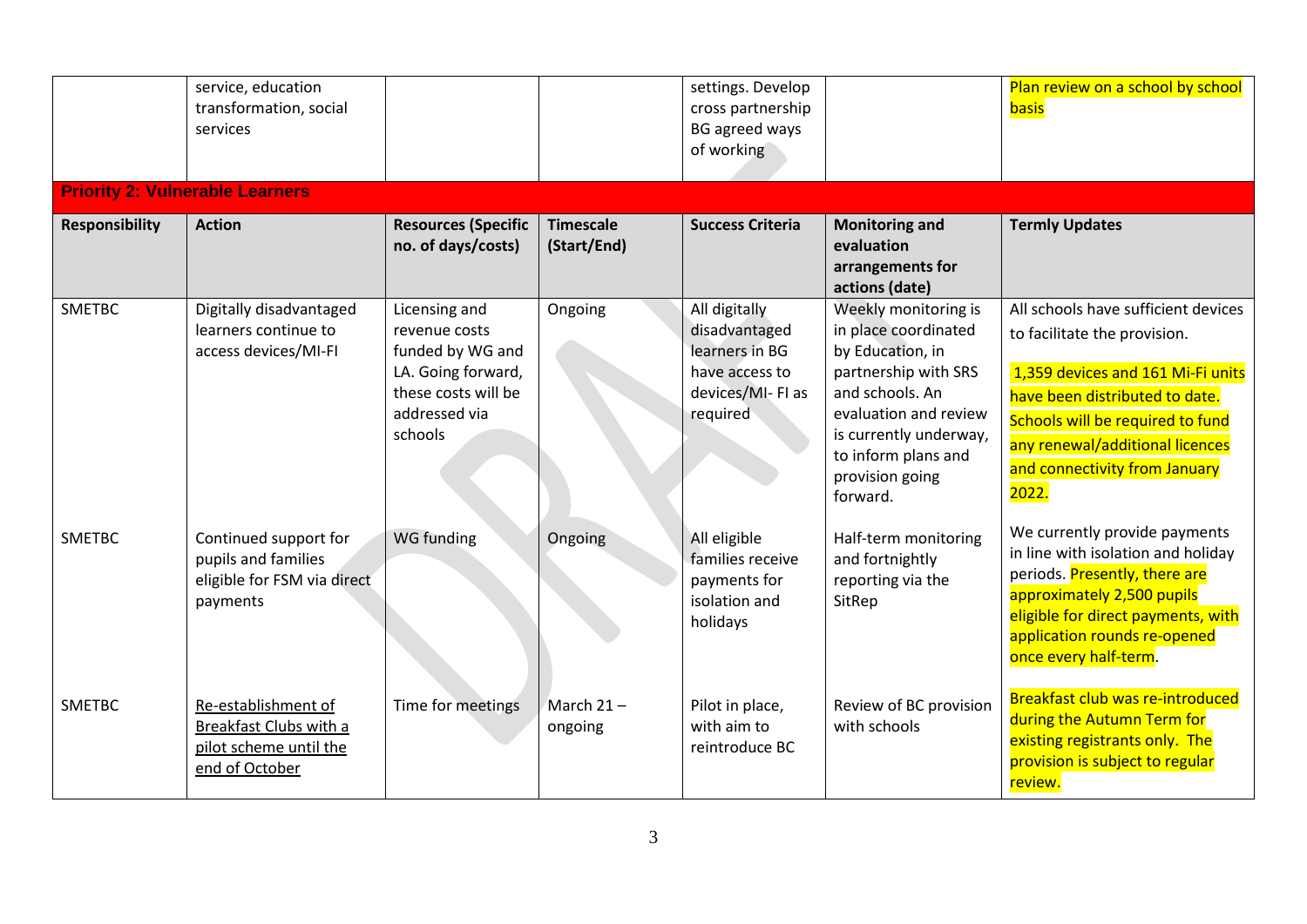| <b>SMETBC</b>  | Proposal to increase<br>capacity of Pen y Cwm<br>has been approved by<br>Executive Committee,<br>and first phase<br>completed. Second phase<br>to be completed by next<br>Autumn term | Consultation<br>process, meetings<br>with architects,<br>school leaders etc. | Summer $21 -$<br>ongoing | Pen y Cwm able<br>to meet the<br>needs of learners<br>in BG | Report to DMT/CLT<br>and Scrutiny/Executive | Phase 1 works are complete.<br>Phase 2 works are in<br>development, with the design<br>process underway. In addition,<br>the long-term planning process<br>has been initiated in partnership<br>with Planning, Estates and<br><b>Technical Services etc.</b> |
|----------------|---------------------------------------------------------------------------------------------------------------------------------------------------------------------------------------|------------------------------------------------------------------------------|--------------------------|-------------------------------------------------------------|---------------------------------------------|--------------------------------------------------------------------------------------------------------------------------------------------------------------------------------------------------------------------------------------------------------------|
|                |                                                                                                                                                                                       |                                                                              |                          | <b>ALN SLA revised</b>                                      | Report to DMT/CLT                           |                                                                                                                                                                                                                                                              |
| HoSlal         | <b>Realignment of ALN SLA</b><br>and EP Service                                                                                                                                       | Time for meeting<br>with PyC staff                                           | Summer $21 -$<br>ongoing | in line with new<br><b>ALN Bill</b>                         | and Scrutiny/Executive                      | Engagement with all relevant<br>services - revised offer to schools<br>to be sent October 21.                                                                                                                                                                |
|                | Revised support offer to<br>schools based on school-<br>improving system.                                                                                                             |                                                                              |                          |                                                             |                                             | There is a meeting January 2022<br>to re-launch the ALN                                                                                                                                                                                                      |
|                | Schools to be provided<br>with one offer to access                                                                                                                                    |                                                                              |                          |                                                             |                                             | Service/offer - now called the<br><b>Outreach Service</b>                                                                                                                                                                                                    |
|                | whole school training to<br>support vulnerable<br>learners                                                                                                                            |                                                                              |                          |                                                             |                                             |                                                                                                                                                                                                                                                              |
|                |                                                                                                                                                                                       |                                                                              |                          | Schools able to                                             | Report to DMT/CLT                           |                                                                                                                                                                                                                                                              |
| HoSlal, Gill   | Analysis of funding to                                                                                                                                                                | Meeting with                                                                 | October 21               | best support ALN                                            | and Scrutiny/Executive                      | Meeting with finance set up for                                                                                                                                                                                                                              |
| Smith, Finance | support vulnerable                                                                                                                                                                    | Finance and GS.                                                              |                          | pupils, within                                              |                                             | October 2021                                                                                                                                                                                                                                                 |
|                | <b>learners</b>                                                                                                                                                                       | Engagement with                                                              |                          | budget                                                      |                                             | A proposal has been put to                                                                                                                                                                                                                                   |
|                |                                                                                                                                                                                       | stakeholders                                                                 |                          |                                                             |                                             | School Budget Forum -<br>November 2021                                                                                                                                                                                                                       |
|                |                                                                                                                                                                                       |                                                                              |                          | Inclusion service                                           | Report to DMT/CLT                           |                                                                                                                                                                                                                                                              |
| HoSlal         | Review of Inclusion                                                                                                                                                                   | Meetings with all                                                            | September 21-            | able to meet                                                | and Scrutiny/Executive                      | As above re: service review. Now                                                                                                                                                                                                                             |
|                | Service /ALN Reform                                                                                                                                                                   | relevant                                                                     | August 22                | needs of ALN Bill                                           |                                             | within implementation phase                                                                                                                                                                                                                                  |
|                |                                                                                                                                                                                       | stakeholders                                                                 |                          |                                                             |                                             | statutory as of January 2022.                                                                                                                                                                                                                                |
|                |                                                                                                                                                                                       |                                                                              |                          |                                                             |                                             | <b>Ongoing work with Tredegar</b>                                                                                                                                                                                                                            |
|                |                                                                                                                                                                                       |                                                                              |                          |                                                             |                                             | <b>Comprehensive School to support</b>                                                                                                                                                                                                                       |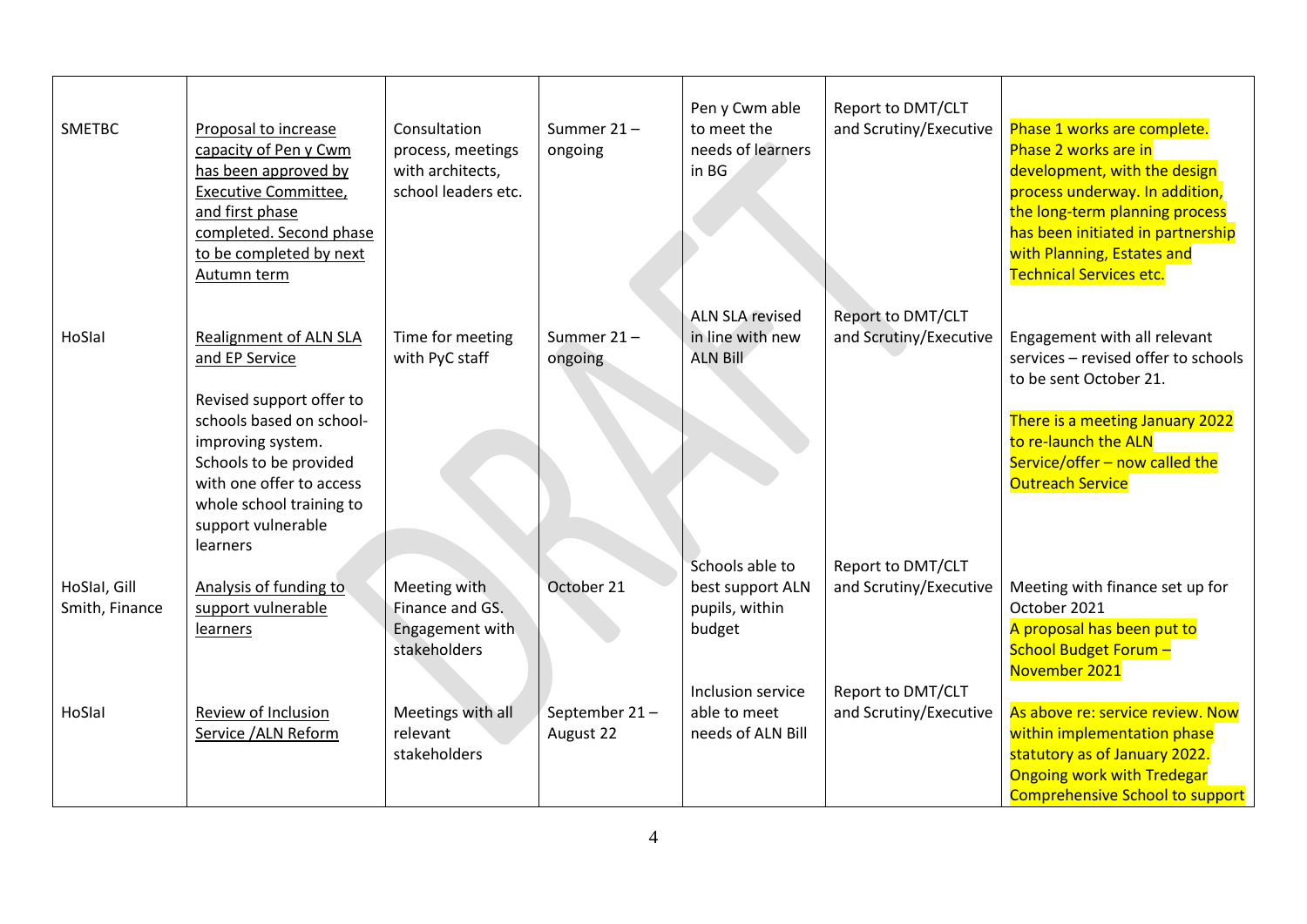| <b>HoSlal and Lisa</b><br>Adams | Review of EHE Policy and<br>practices                 | Meetings with<br>relevant<br>stakeholders.<br>Support from<br><b>Tredegar Comp</b> | June 21 - August<br>22             | <b>Updated Policy to</b><br>meet needs of<br><b>EHE learners</b><br><b>Updated policy</b> | Report to DMT/CLT<br>and Scrutiny/Executive                      | schools with statutory changes<br>and legislation<br>Policy in pace and shared with<br>schools                                                                                                                                                                                                 |
|---------------------------------|-------------------------------------------------------|------------------------------------------------------------------------------------|------------------------------------|-------------------------------------------------------------------------------------------|------------------------------------------------------------------|------------------------------------------------------------------------------------------------------------------------------------------------------------------------------------------------------------------------------------------------------------------------------------------------|
| SMETBC/HoSlal                   | <b>Intimate Care Needs</b><br>Policy - review Policy  | Meetings with<br>relevant<br>stakeholders.                                         | January 2022<br>onwards            |                                                                                           | Report to DMT/CLT<br>and Scrutiny/Executive                      | Initial planning meetings have<br>been undertaken, with the formal<br>review process set to commence                                                                                                                                                                                           |
| <b>SMETBC</b>                   | <b>Accessibility Strategy</b>                         | Time to review<br>policy/strategy                                                  | July $21 -$<br>Spring/Summer<br>22 | Policy and<br>strategy updated                                                            | Monthly monitoring in<br>place, via Accessibility<br>Action plan | in January 2022.<br>Updated timeline and action plan<br>have been taken via the Council's<br>political processes.                                                                                                                                                                              |
| HoSlal                          | <b>Equalities training and</b><br>support for schools | Meetings to agree<br>agenda and set up<br>training                                 | October 21                         | Schools able to<br>support<br>vulnerable<br>learners                                      |                                                                  | The review process has<br>commenced, along with the<br>development of the tender<br>documents aligned to detailed<br>accessibility audits of each<br>school.<br>Training for all schools set up for<br>October 20 <sup>th</sup> 2021.<br>Individual support for schools<br>since November 2021 |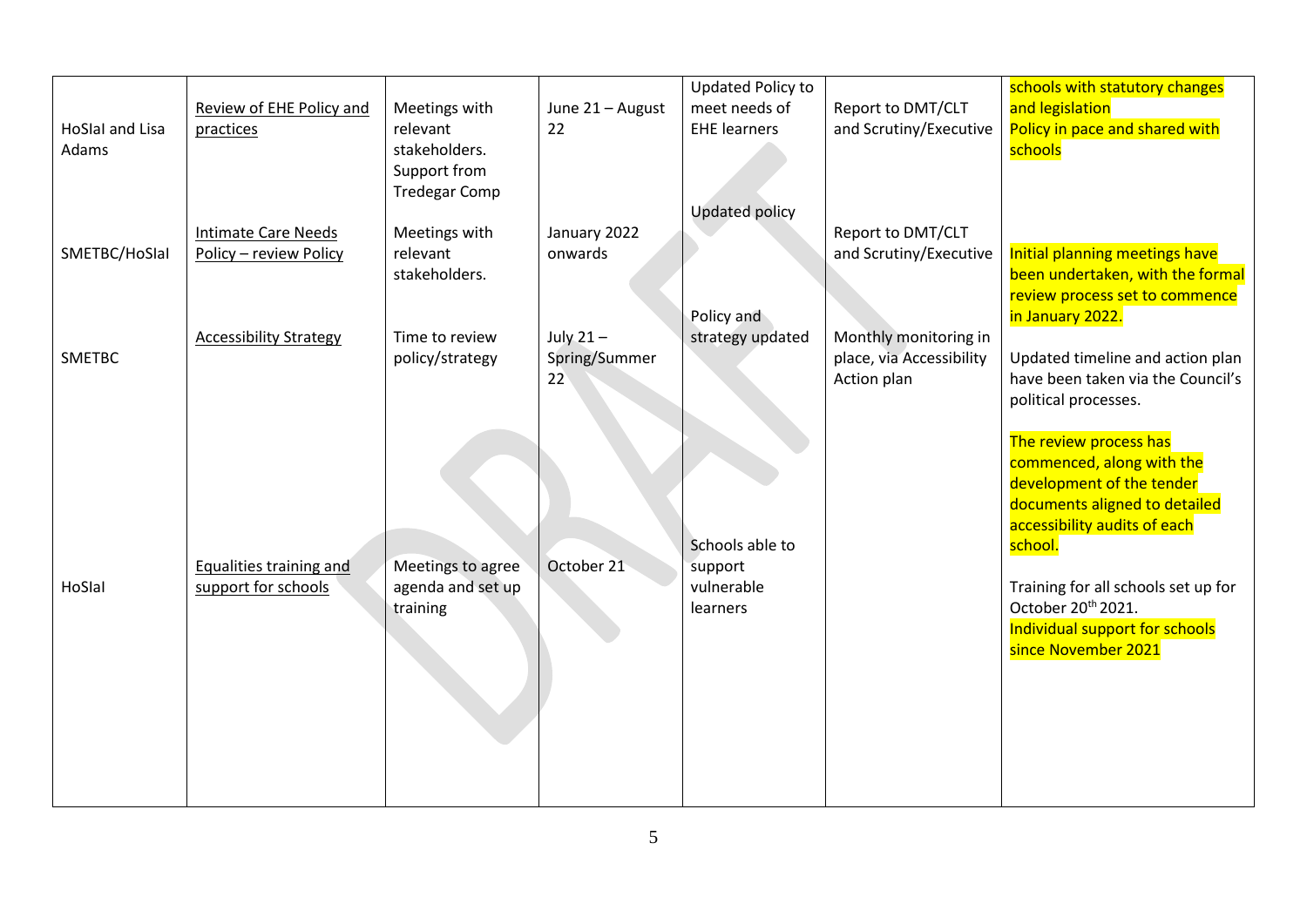| <b>Priority 3: Academic Progress</b> |                                                                                                                                                                                                     |                                                      |                                 |                                                                                                                                                |                                                                                                          |                                                                                                                                                                                                                         |
|--------------------------------------|-----------------------------------------------------------------------------------------------------------------------------------------------------------------------------------------------------|------------------------------------------------------|---------------------------------|------------------------------------------------------------------------------------------------------------------------------------------------|----------------------------------------------------------------------------------------------------------|-------------------------------------------------------------------------------------------------------------------------------------------------------------------------------------------------------------------------|
| <b>Responsibility</b>                | <b>Action</b>                                                                                                                                                                                       | <b>Resources (Specific</b><br>no. of days/costs)     | <b>Timescale</b><br>(Start/End) | <b>Success Criteria</b>                                                                                                                        | <b>Monitoring and</b><br>evaluation<br>arrangements for<br>actions (date)                                | <b>Monthly Updates</b>                                                                                                                                                                                                  |
| HoSlal and<br><b>SMETBC</b>          | Curriculum Reform and<br><b>Build Back Better Group</b>                                                                                                                                             |                                                      | October $21 -$<br>ongoing       | School<br>governors/leader<br>are supported to<br>implement school<br>improvement and<br>held to account                                       | SCC meetings/action<br>plans/Report to<br>DMT/CLT and<br>Scrutiny/Executive<br>EAS monthly CA<br>reports | First meeting to be set up by<br>Emma Jones<br>This will be a key focus of the<br><b>Headteacher Group from January</b><br>2022                                                                                         |
| HoSlal                               | Partnership work with the<br>EAS to broker support in<br>line with the EAS Business<br>Plan.                                                                                                        | Time for meetings                                    | April $21-$<br>September 21     | HoSlal has clear<br>understanding of<br>the strengths and<br>areas for<br>development of<br>all school settings<br>in BG                       | Visit notes - not for<br>accountability<br>purposes                                                      | Fortnightly update meetings with<br>HoSlal and Principle Challenge<br>Advisor<br><b>Meeting planned February 2022</b><br>to discuss the MER Cycle with all<br><b>School Improvement leads across</b><br>the SEWC region |
|                                      | Co-construction of MER<br>cycle to hold EAS to<br>account for services<br>provided to BG schools<br>Fortnightly meetings with<br>PCA to monitor MER cycle<br>and share information<br>about schools | Time for meetings<br>Time for meetings<br>and visits | September 21-<br>December 21    | Development of<br><b>BG</b> offer to<br>support parents,<br>initial pilot stage<br>by December 21,<br>roll out to all<br>schools January<br>22 | Report to DMT/CLT<br>and<br>Scrutiny/Executive/<br>share good practice<br>across EAS                     |                                                                                                                                                                                                                         |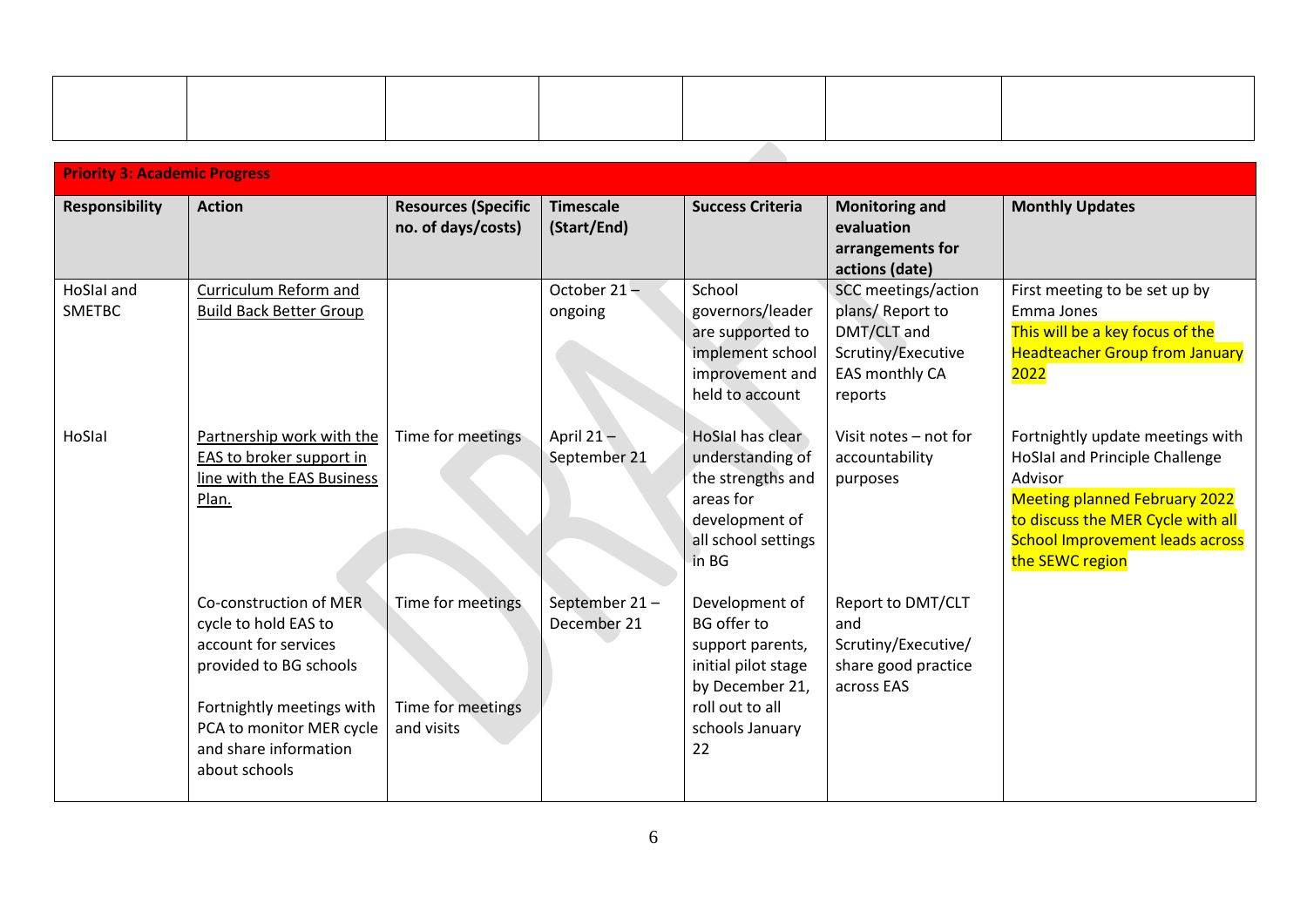| HoSlal and<br><b>SMETBC</b><br>Richard Crook's<br>team | Engagement with STEM<br>Increase opportunities for<br><b>STEM links across BG</b><br>schools                                                                           | Staff resource and<br>funding | Ongoing       | Increased<br>engagement with<br>STEM in schools. | Monthly monitoring<br>via project groups | <b>Ystruth Primary School are</b><br>engaging with the STEM Powered<br>Learning Project on behalf of the<br><b>Brynmawr Cluster</b>                                                                                             |
|--------------------------------------------------------|------------------------------------------------------------------------------------------------------------------------------------------------------------------------|-------------------------------|---------------|--------------------------------------------------|------------------------------------------|---------------------------------------------------------------------------------------------------------------------------------------------------------------------------------------------------------------------------------|
| HoSlal and<br><b>SMETBC</b>                            | Work with Regeneration<br>on the STEM activity<br>Promote 5G classroom<br>across BG schools                                                                            |                               |               |                                                  |                                          | The ET team are now engaged                                                                                                                                                                                                     |
|                                                        |                                                                                                                                                                        |                               |               |                                                  |                                          | within the project group, and<br>have led on school planning and<br>participation. Education are<br>presently working on the<br>recruitment of a new staff<br>member, to develop and oversee<br>school engagement, training and |
| HoSlal and<br><b>SMETBC</b>                            | Develop a LA blended<br>learning best practice<br>policy                                                                                                               |                               |               |                                                  |                                          | content creation.                                                                                                                                                                                                               |
|                                                        | Work with the EAS to<br>review current practice<br>for governance and<br>school leadership in<br>current context, to inform<br>future ways of supporting<br>leadership |                               |               |                                                  |                                          |                                                                                                                                                                                                                                 |
| HoSlal and<br><b>SMETBC</b>                            | Review of support for<br>families accessing Welsh                                                                                                                      |                               | $2020 - 2022$ |                                                  |                                          |                                                                                                                                                                                                                                 |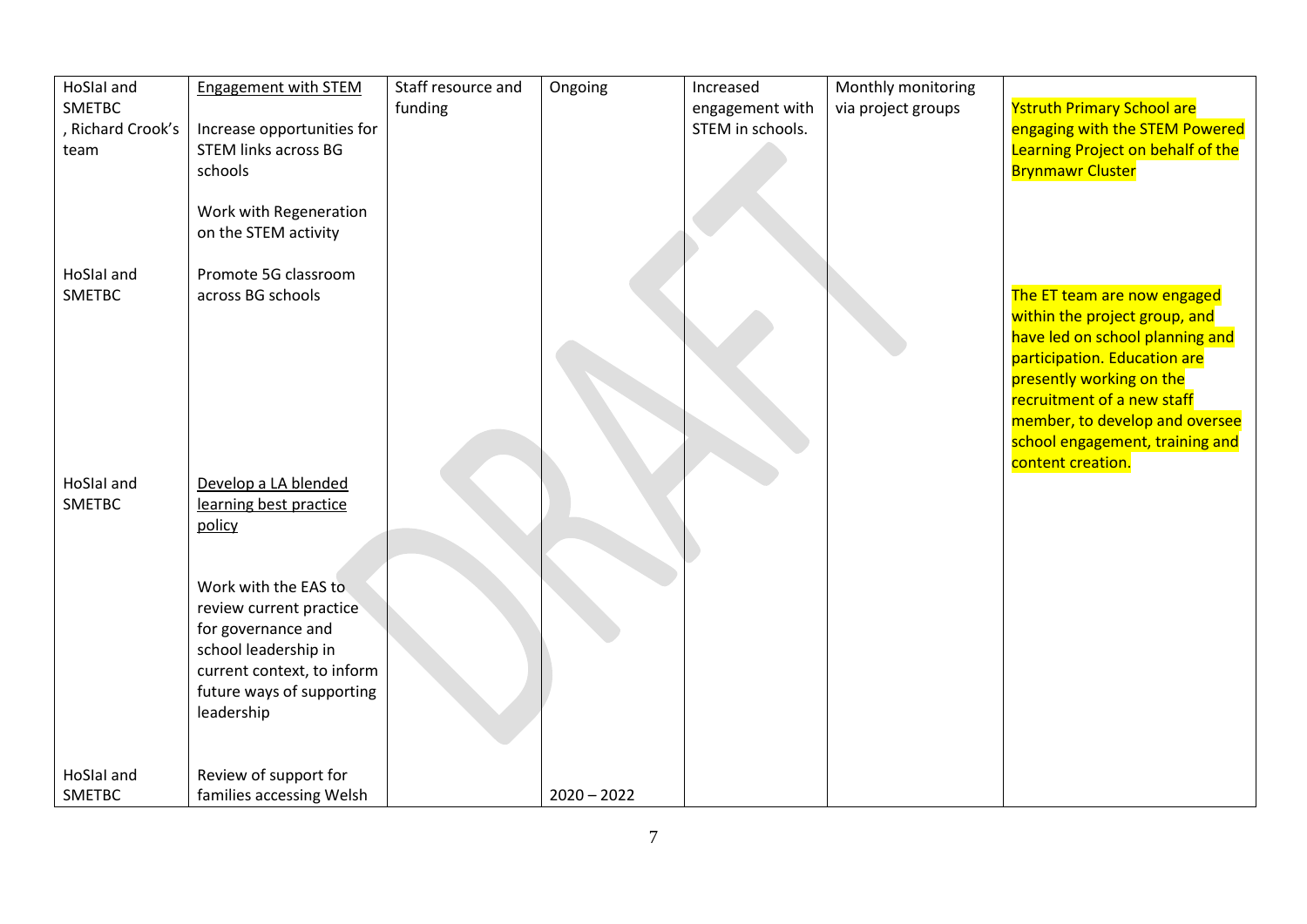| HoSlal and<br><b>SMETBC</b>          | <b>Medium Education</b><br>working with WG, schools<br>and securing alignment<br>with the Welsh in<br><b>Education Strategic Plan</b><br>Work with the Policy and<br>Performance team to<br>create Parent<br>Engagement Survey - to<br>inform the Blended<br>Learning Approach, and<br>to develop<br>engagement/training | Education, WG and<br>the WEF                     | January 2022                    | Draft WESP<br>submitted wot<br><b>Welsh Ministers</b><br>January 2022    | Monitoring is<br>undertaken on a<br>monthly basis                         | WG and WEF resources have<br>been shared with Ysgol Gymraeg<br>Bro Helyg and parents. The WESP<br>is scheduled for consultation w/c<br>11.10.21<br>The BG WESP has been drafted<br>and is currently out to<br>consultation. Education had been<br>successful in securing funding via<br>the WG Immersion Grant, to<br>support the development of<br>latecomer provision. In addition,<br>an EOI has been submitted for<br>the WG Welsh Medium Capital<br>Grant.<br>Initial planning meetings have<br>taken place, in order to explore<br>data-based requirements and<br>plan engagement opportunities.<br>This work will be further<br>developed during the Spring-term<br>2022. |
|--------------------------------------|--------------------------------------------------------------------------------------------------------------------------------------------------------------------------------------------------------------------------------------------------------------------------------------------------------------------------|--------------------------------------------------|---------------------------------|--------------------------------------------------------------------------|---------------------------------------------------------------------------|----------------------------------------------------------------------------------------------------------------------------------------------------------------------------------------------------------------------------------------------------------------------------------------------------------------------------------------------------------------------------------------------------------------------------------------------------------------------------------------------------------------------------------------------------------------------------------------------------------------------------------------------------------------------------------|
| <b>Priority 4: School Operations</b> |                                                                                                                                                                                                                                                                                                                          |                                                  |                                 |                                                                          |                                                                           |                                                                                                                                                                                                                                                                                                                                                                                                                                                                                                                                                                                                                                                                                  |
| <b>Responsibility</b>                | <b>Action</b>                                                                                                                                                                                                                                                                                                            | <b>Resources (Specific</b><br>no. of days/costs) | <b>Timescale</b><br>(Start/End) | <b>Success Criteria</b>                                                  | <b>Monitoring and</b><br>evaluation<br>arrangements for<br>actions (date) | <b>Monthly Updates</b>                                                                                                                                                                                                                                                                                                                                                                                                                                                                                                                                                                                                                                                           |
| HoSlal and<br><b>SMETBC</b>          | Survey of schools to<br>identify where training is<br>not up to date e.g.<br>Safeguarding, first aid<br>and Health and Safety                                                                                                                                                                                            | TBD                                              | October 2021-<br>November 2021  | Training<br>programme<br>developed<br>aligned to the<br>needs of schools | Termly monitoring<br>with schools                                         | <b>Responsible Persons Training</b><br>Programme in place for the<br>autumn-term 2021. Ongoing<br>work with H&S to plan and<br>monitor H&S and FRA                                                                                                                                                                                                                                                                                                                                                                                                                                                                                                                               |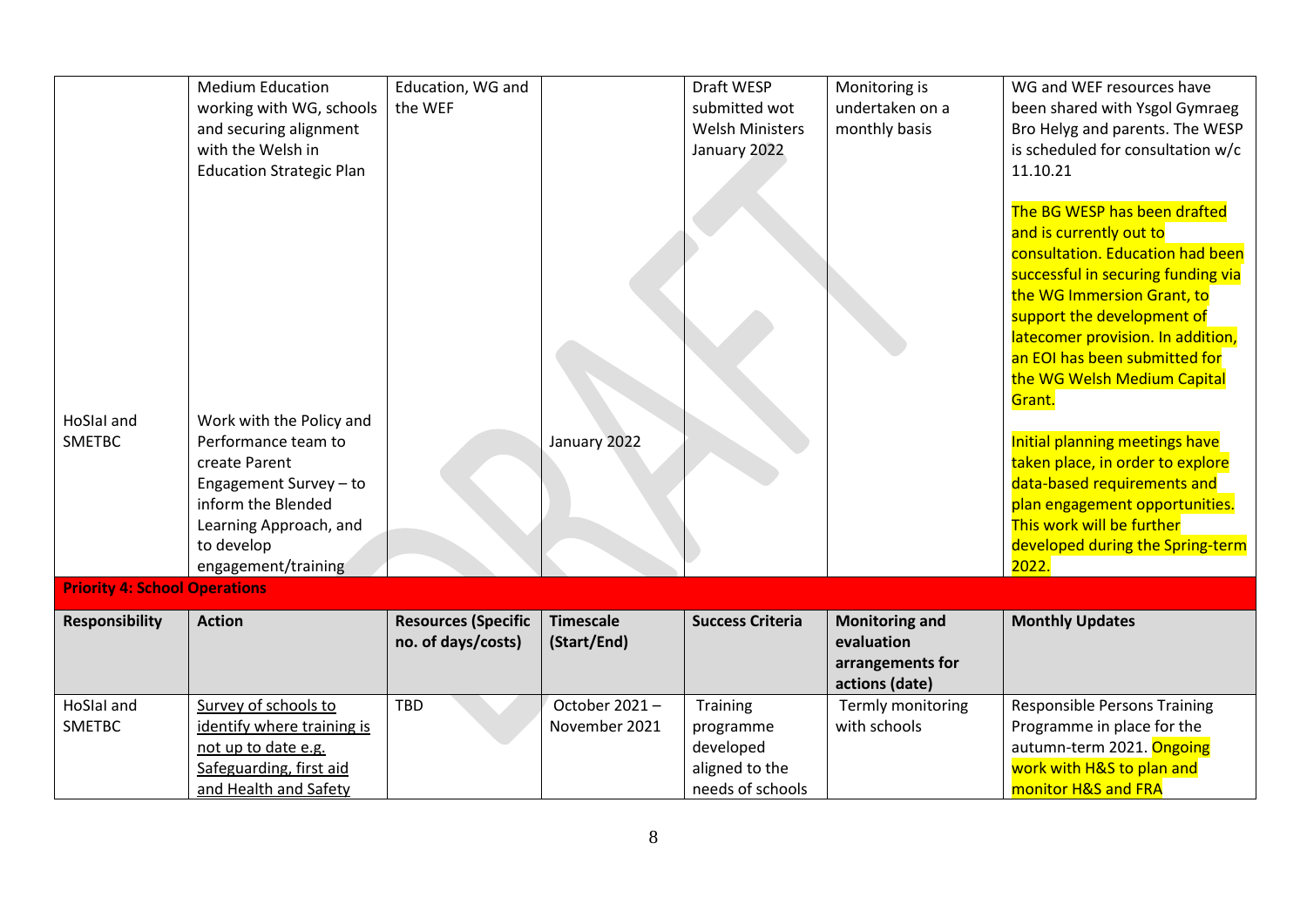| <b>Engagement sessions</b><br>with schools $-$ new<br>protocols in place to<br>support schools to<br>manage positive cases<br>All schools have                            | Education,<br>Environmental<br>Health, TTP and<br>schools | September 2021<br>- ongoing<br>(monitored<br>fortnightly) | Early<br>identification and<br>monitoring of<br>positive cases                    | Daily monitoring<br>undertaken and<br>reported via Education<br>to all relevant<br>stakeholders | inspections, along with<br>associated training.<br>Ongoing engagement sessions,<br>guidance and support for schools<br>is in place.                                                                                                                                     |
|---------------------------------------------------------------------------------------------------------------------------------------------------------------------------|-----------------------------------------------------------|-----------------------------------------------------------|-----------------------------------------------------------------------------------|-------------------------------------------------------------------------------------------------|-------------------------------------------------------------------------------------------------------------------------------------------------------------------------------------------------------------------------------------------------------------------------|
| emergency contact<br>information to support<br>escalation procedures i.e.<br>move to blended learning<br><b>BG updated schools</b>                                        | Education,<br>Environmental<br><b>Health and schools</b>  | July 2021-<br>ongoing                                     | Schools are able<br>to effectively<br>respond to case<br>escalation               | Daily monitoring<br>undertaken and<br>reported via Education<br>to all relevant<br>stakeholders | New process and guidance in<br>place. Daily support is provided<br>via Education and Environmental<br>Health. Comms and guidance in<br>place                                                                                                                            |
| based risk assessment<br>and operational guidance,<br>work with individual<br>schools in order to assess<br>individual operational<br>plans and to advise<br>accordingly. | H&S, Education<br>and Environmental<br>Health             | July 2021-<br>ongoing                                     | Schools operate<br>safely with<br>sufficient<br>measures and<br>controls in place | Daily monitoring<br>between Education,<br>H&S, Environmental<br><b>Health and Schools</b>       | This is monitored daily. All<br>schools have up to date risk<br>assessments in place, which are<br>frequently reviewed in line with<br>the latest PHW and WG guidance<br>etc. A school planning meeting<br>took place w/c 13.12.21, with<br>another planned for 4.1.22. |
| Review Home to School<br><b>Transport Policy and</b><br>established working<br>group to address complex<br>applications and policy<br>and practices                       | <b>Education and</b><br>Community<br>Services             | July 2021 -<br>ongoing                                    | All eligible pupils<br>and students<br>have access to<br>transport                | Ongoing monitoring                                                                              | 2022/23 Policy review complete.<br>Transport is subject to weekly<br>monitoring processes in line with<br>compliance, recent strike actions<br>and provider/driver shortages.<br>Fortnightly meetings are in place<br>to review complex case requests                   |
| Monitoring group<br>established around<br>national shortage of<br>drivers - target to<br>address capacity issues as                                                       | <b>Education and</b><br>Community<br><b>Services</b>      | September 2020<br>- ongoing                               | Transport<br>solutions are<br>agreed where<br>issues are                          | Ongoing monitoring                                                                              | for transport.<br>A procedural review is underway<br>and will be completed during the<br>first part of the Spring Term 2022,<br>along with a full service review                                                                                                        |